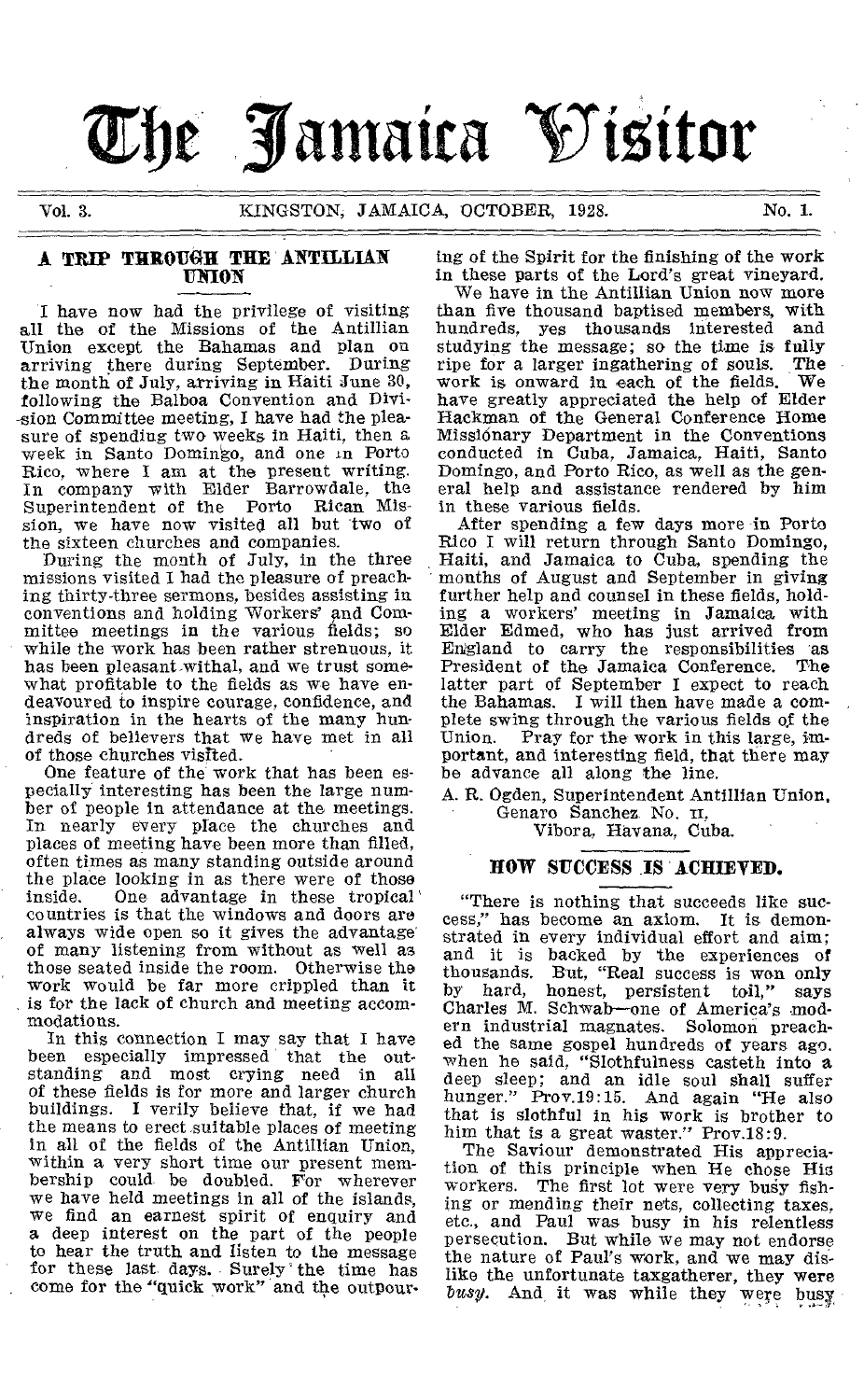that the Lord called them to His service. Mr. Schwab says too that "A man will succeed in anything about which he has real enthusiasm, in which he is genuinely inter-<br>ested, provided that he will take more ested, provided that thought about his job than the men working with him. The fellow who sits still and does what he is told will never be told to do big things." Carnegie says, "One great cause of failure. . . is the lack of concentra-tion." This was in Solomon's mind when he said, "Whatsoever thy hand findeth to do, do it with thy might." Thus men who have succeeded, in looking over the past, are led to affirm that the two qualities that combine in a man to make success are enthusiasm and concentration.

Our ministers, colporteurs, teachers, office workers, and church leaders should study deeply these principles. They express the price of winning; and if we would win, we must pay this price. It is in God's providence that nothing comes to us without effort, and the greater the effort the greater the reward. Our Lord stated how He felt about these principles. He said, "My meat is to do His will, and to finish His work." And, "The zeal of thine House hath eaten me up." He put all He was and all He had into the one over-mastering object of His ambition. This is the supreme qualification for acceptance with God.

We must cultivate a, passion for reaching our aim, whatever it is, and permit no side issues to divert us from it. Then every effort we make will become a dynamic force too powerful to fail, too concentrated to allow defeat. I have known young men and women to become so absorbed in their work as to not know when the hour for lunch or to retire had come, while others were watching the clock all day. Which would you say is the one to succeed? Dear reader, answer that question, and then get into line yourself Apply these principles also to the Harvest Ingathering Campaign, and then see how success will crown your efforts. Try it, and try it to-day.

Herbert J. Edmed.

#### AN APPEAL

Since in the providence of God I have been asked to take up the Home Missionary Secretary's work in the Jamaica Conference, I feel free to claim an, interest in your prayers that I may magnify the office. ly, as you think of the great work, your own heart longs to enter into the service of the Master. May God strengthen you for service, be it ever so humble.

When the rally call for the, Harvest Ingathering Campaign is sounded, let every member respond. You can go out with some ngoers, You can write letters. You can nresent the paper and ask for a gift from those who come to your door. Be sure and pt your name on the Roll qf Achievement,

and do not be satisfied until you receive stars and a crown.

Think of the good you may do when you do your best for the Master! He will add His blessing; and when He blesses, sweet is the Peace that fills the heart.

Byron A. Meeker, H.M.S.

#### CONFERENCE NEWS NOTES

CAYMAN BRAC. We have received an interesting letter from Brother Frank Fletcher, from which we take the following:—

"I suppose you are anxious to hear how things are progressing in this part of the vineyard. I can say from the depths of my heart, 'Praise God from whom all blessings flow.' I am thankful to state that five new believers have stepped out to observe the Lord's Sabbath, among them being one who was hitherto a bitter opponent. ... Some who were bitterly opposed to the truth are now attending the meetings and are deeply interested. This shows that there is a sound of a going in the mulberry trees. and the Holy Spirit is working upon hearts. A local minister is quite aroused, and preaches against us every time he comes this way to conduct service. But I nay no attention to him. T know that he cannot defeat the truth of God's Word. The membershin of our sabbath school is now 29, including children. The dear ones who stepned out at first are still holding on faithfully, in spite of all that has been done to discourage them.'

Let ns all pray that the Lord may watch over this new work, and give Brother Fletcher grace and wisdom to lead the company on to victory.

WORKERS' MEETINGS. It was a happy suggestion that brought in our ministers and workers, August 27-30, to Kingston for the purpose of having days for council and trayer. Several members of the laity attended the meetingg, and 'the public filled the church building each evening. Church Leaders and officers also came in, and a very profitable time was spent considering suggestions brought in by the excellent pavers presented by Pastors Svpe, Fletcher, Lawson, and Stockhausen. and Brother Grounds. We were doubly blessed by the presence and counsel of Pastor A. R. Ogden, President of the Antillian 'Union Conference. who has arrived from Haiti a few days previously.

Each day the ministers gave reports of the work in their resnective fields. and we rejoiced in finding that over 250 persons have h en added to our ranks by baptism since January 1. while a larger number are attendbaptismal classes. Much of this is due to the activities of the laity. who are working everywhere to increase our membershin.

Onnortnnity was taken to unify the plans for the Harvest Ingathering Campaign, and the ministers alone set their goals at sums which amounted. in the aggregate, to £270.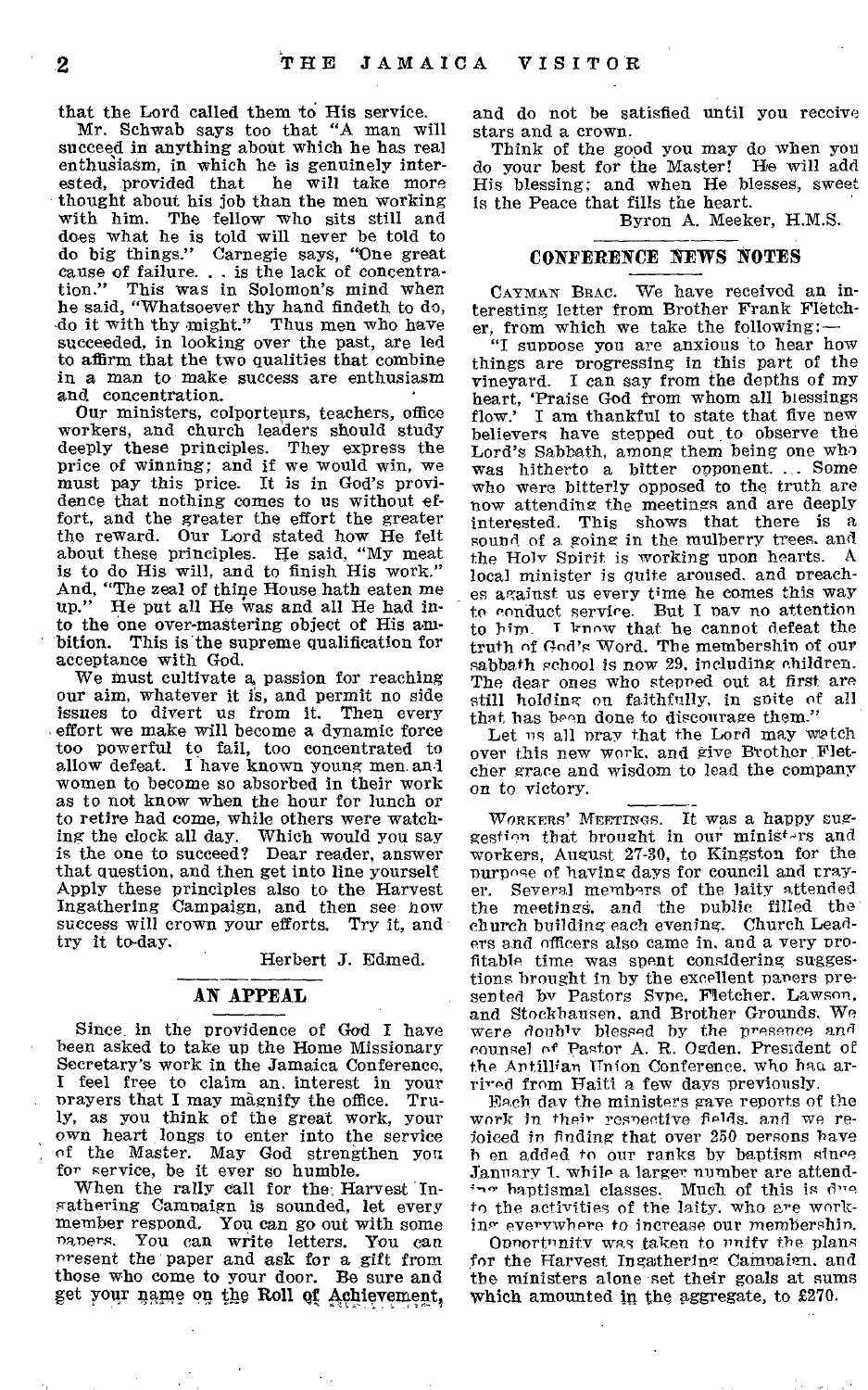A shadow 'of sadness was cast over the meetings by a letter from our dear veteran Pastor M. Jones, who was unable to attend through falling from his mule. He was in bed, suffering from  $th_z$  cuts and bruises, and was in fear that the results might prove fatal. A letter of sympathy was solemnly voted by the meeting, all standing with bowed heads and offering a silent prayer for our Brother's recovery.

At this writing, ,Sept. 14, we are in pos-session of the good tidings that Pastor Jones has recovered, and is attending to his work, for which we praise the Lord.

CORNWALL BARRACKS. Sunday, September 2, brought us an experience we shall not easily forget. Climbing the mountain, 5,000 feet above sea level, Pastor R. J. Sype took a company from Kingston over to Port Antonio to visit the new believers brought out by Brother Stevens in the Maroon district The day opened fair, but gradually gathered clouds until rain descended very freely. Some of us felt that only the skilful driving of Pastor Sype could give us confidence in the ascent and descent of that most lovely mountain. Indeed it was difficult to decide where to fasten the eyes-on the thrilliug twists and blind corners of the road, or on the majestic scenery of indescribable beauty throughout the journey. After a mid-day meal at the hospitable home of Pastor Stockhausen, we started for Cornwall Barracks, twelve miles further on, and another tortuous climb. Rain threatened to disappoint us, for at the end of the car ride there was a .deep river to cross, with a surging current newly created by the heavy rains. The brethren were there, however, with their mules, and dressed suitably for helping us across. They cared nothing for the wet, whether falling or flowing, and it was a picture to witness tall Pastor Stockhausen sitting on the shoulders of a sturdy brother who waded him across the torrents, and Pastors Ogden, Sype, and Edmed sitting on mule backs, each mule having four brethren to hold him from falling or being washed under. Once across, a goodly company of about one hundred met in the Bamboo Tabernacle, covered with palms, and they listened with eager interest to three short sermons by the Pastors visiting. At the call of Pastor Ogden, all present promptly responded— thus showing their determination to follow Jesus, His word, and His Law.

During the service, heavy rains increased the depth of the river, and we had to take a higher-up path for crossing, where the mules and picka back plan was repeated. The visiting Pastors had to remove boots and socks and "tuck up," and even then scarcely escaped a ducking. Thanks to the sturdy giants of Cornwall, however, we soon compassed the difficulties and were safely landed for the return journey.

Our hearts are filled with praise as we see how the Lord has led out in this work, and for His preserving care amidst the perils of that day, from which no one suffered in the least. As we stood on one mountain, our attention fastened on some homes on another mountain peak higher up. "There," said Pastor Stockhausen, "is Tuscany, where we have another company of believers." Thus Jamaica is yielding its fruitage for the soon-coming Kingdom of our dear Lord. Yet there are hundreds of villages, many towns, and thickly populated country estates where we have no members, and we pray that the Lord may send us means to bring the waiting thousands to the light of Present Truth.

THE WEST INDIAN TRAINING COLLEGE. Since the departure of Prof. Wineland, Prof. Rathbun has been carrying a very heavy load of responsibility and work, until, we feared that his health would break under the strain. The General Conference had appointed Prof. A. C. Nelson and his wife to join the in-stitution, and they had sold their home and made all preparations to come to us. But at the last moment the doctors discovered the need of a somewhat critical operation in each case, and the appointees were forced to disappoint us, at least for several months. After counsel with Pastor A. R. Ogden, the Committee decided to invite Pastor and Mrs. Sype to join the College staff, the former to act as Principal until Prof. and Mrs. Nelson could safely come. Naturally, it was first thought to invite Prof. Rathbun to the place, but the Executive Committee felt that his grip on the business management which has been so very successful, and which helps so many students to pay their way through school, made it imperative that he retain that responsibility, and hence the appointment of Pastor R. J. Sype to the Principalship of the school.

Pastor Sype was inducted into his new office on September 11 by a very pleasing ceremony, in which the Faculty and the students took part.

OTHER CHANGES. When Brother E. E. Parchment joined the Agricultural Department of the College, with responsibility as Farm Manager, he cherished a strong desire to make this a stepping stone to other work of an evangelical character, and after ten years of successful work in this capacity, he has presented an earnest request that his desires be given practical consideration. In order to permit nothing to stand in his way, Sister Parchment quietly withdrew from the Normal Department of the College, which she has carried so successfully for several<br>years. Sister Parchment's close and intim-Sister Parchment's close and intimate influence and activity at the School during these years is well known 'to our membership all over the Island, and we are glad to state that her loyalty and devotion to the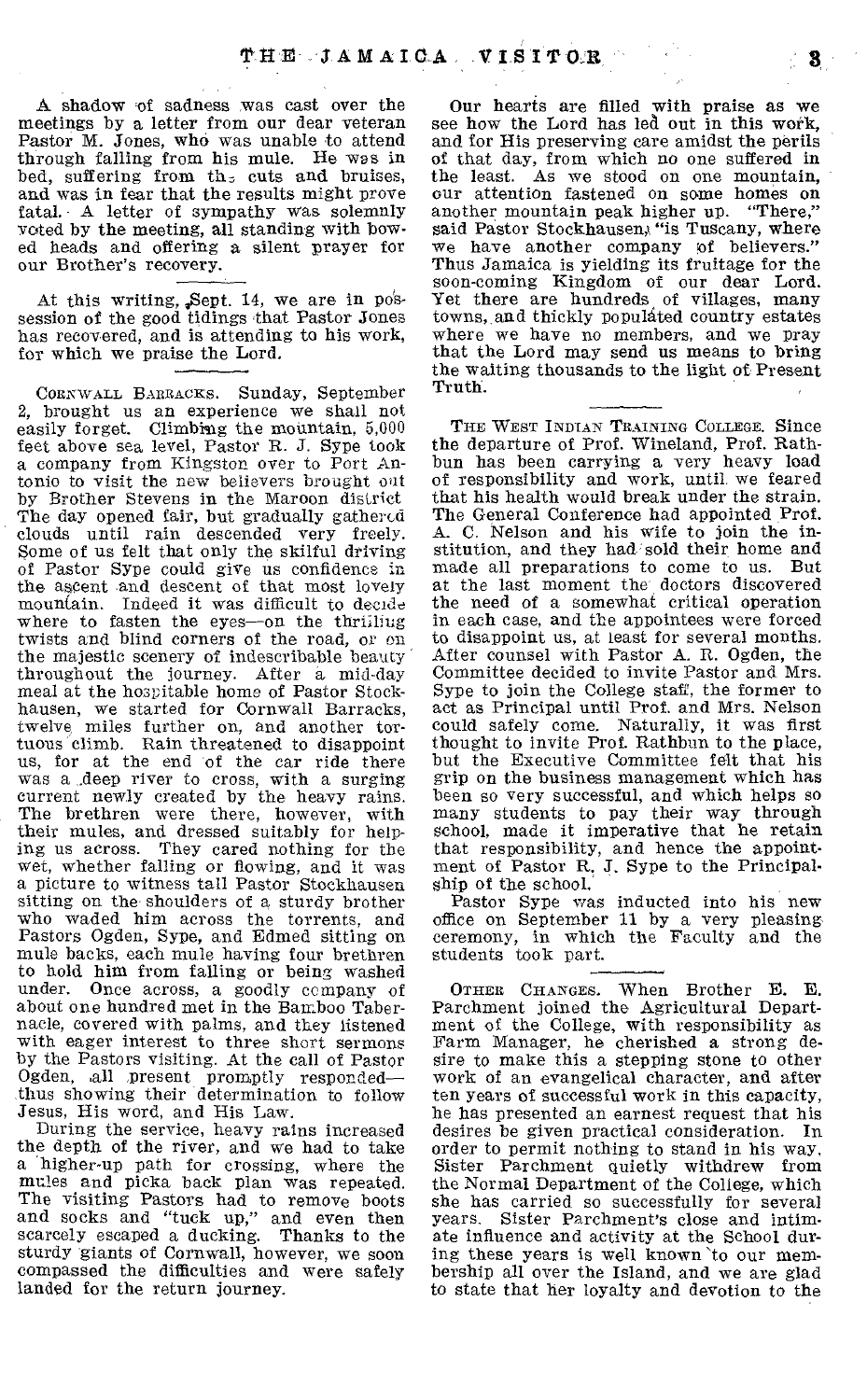educational work, and the success she has attained, have made her a very valuable acquisition to the school. Her withdrawal before her husband's appointment has been made solely to avoid the calamity of breaking into the year's work. The School Board and Faculty are indeed sorry to lose Sister Parchment, as her labours are very highly appreciated.

A NEW TEACHER. Just at the time when this withdrawal took place, Sister Violet Peake arrived here from Haiti, and as she has been trained in our Atlantic Union College, and carries with her excellent recommendations and diplomas, the Board invited her to join the Staff, and she is now teaching in the College.

HOME MISSIONARY DEPARTMENT. The re-moval of Pastor R. J. Sype created a vacancy in this department, and Pastor B. A. Meeker has accepted an invitation to fill this place, and Brother Albert Haig has accepted a call to act as Assistant Field Secretary. We are to act as Assistant Field Secretary. *glad* indeed to welcome these Brethren to their new responsibilities, and we shall pray ,that the Lord may bless and prosper them.

RECENT ARRIVALS. Mrs. and Miss Edmed, of the President's family, arrived from New York August 7, after visiting Washington, D.C., etc. They are delighted with Jamaica and grateful for the warm-hearted reception accorded them. Pastor G. N. Moulton has also arrived from Santo Domingo to take a period of rest and medical treatment. We trust Pastor Moulton's recovery may be speedy and complete.

SABBATH SCHOOL DEPARTMENT. Sister Grounds, who has carried the sabbath-school department so well during the interval since last Conference, has now handed over the work to Sister (Mrs.) H. J. Edmed. Our Sabbath Schools have appreciated Sister Grounds' good work, and are sorry to lose her *services.* 

DISTRICTING JAMAICA. A recent action of the Conference Committee will bring each church and company into closer touch with ministerial help, and enable them to hold the Ordinances of the Lord's House more frequently. The church business meetings will also *be* more frequent, as the minister in charge can be present. We give the list of churches under the name of the minister in charge as follows:

MONTEGO BAY—ELDER G. A. E. SMITH.

Montego Bay, Orange, Mount Carey, Vaughnsfield, Axe and Adze, Seaford Town, Lamb's River, Mount Peace, March Town, Say-la-Mar, Little London, and Sheffield.

DARLISTON—ELDER M. JONES.

Darliston, Bluefields, Beeston Springs, Contented Hall, Fustic Grove, Canaan, and New Roads.

PORT ANTONIO—ELDER A. C. STOCKHAUSEN

Hart Hill, Moor Park, Swift River, Port Antonio, Sherwood Forest, Windsor Forest, Long Bay, Manchioneal, Hector's River, Dal-vey, Trinityville, and Morant Bay.

#### ST. MARY—ELDER H. FLETCHER.

Port Maria, Jack's River, Bonny Gate, Gayle, Guy's Hill, Carron Hall, Belfield, Bagbie, Williamsfield, and Riversdale.

#### KINGSTON—OPEN.

North Street, Regent Street, Kencot, Spanish Town, Leper's Home, Linstead, Everton Park, Glengoffe, and Florence Hill.

ST. *ANN—ELDER* S. U. POWELL.

St. Ann's Bay, Brittonville, Ocho Rios, Mile End, Ballimonay, Devon, and Brown's Town.

#### CLARENDON—ELDER W. H. RANDLE.

Old Harbour, Bird's Hill, Bellas Gate, Blue Hole, Duxes, Bryant Hill, Mount Providence, Goshen, and Race Course.

LOWER MANCHESTER—ELDER R. J. SYPE. Mandeville, Porus, NeWbort, Grove Town, Campbell's Castle, and Southfield.

#### UPPER MANCHESTER—ELDER H. P. LAW-SON.

Craig, Coleyville, Waterloo, Beverley, Mahogany Grove, Troy, Spring Garden, Sherwood Content, Jointwood, White Hill, Mul-grave, Santa Cruz, Newell, and Parrottee.

REGRETTABLE DEPARTURE. After some very busy days, Pastor A. R. Ogden sailed for Cuba on the 5th instant. During his stay, our Union President filled a large number of appointments, and worked assiduously, although very tired from the long strain of his itinerancy. He has now been to all parts of this Union, and has travelled out in the countries continuously since assuming the responsibilities of his office. We have greatly appreciated the pleasant congeniality of his companionship, as well as his stirring messages delivered in many places. While we wish him Godspeed, we will look forward to the time when he will return to give Jamaica further benefit of his counsel and grace.

HERBERT J. EDMED.

#### **MONTEGO BAY**

On the 10th of September our Harvest Festival Service was held. Many of the brethren laboured willingly in soliciting from friends and well-wishers various things, along with what they had, to make it a success. After everything was collected in the evening, the church was nicely decorated with flowers, fruits, canes, etc. Among the many things that were given were two lovely stoves, which were made by Brother A. C. Stanford.

We were privileged to have with us Elder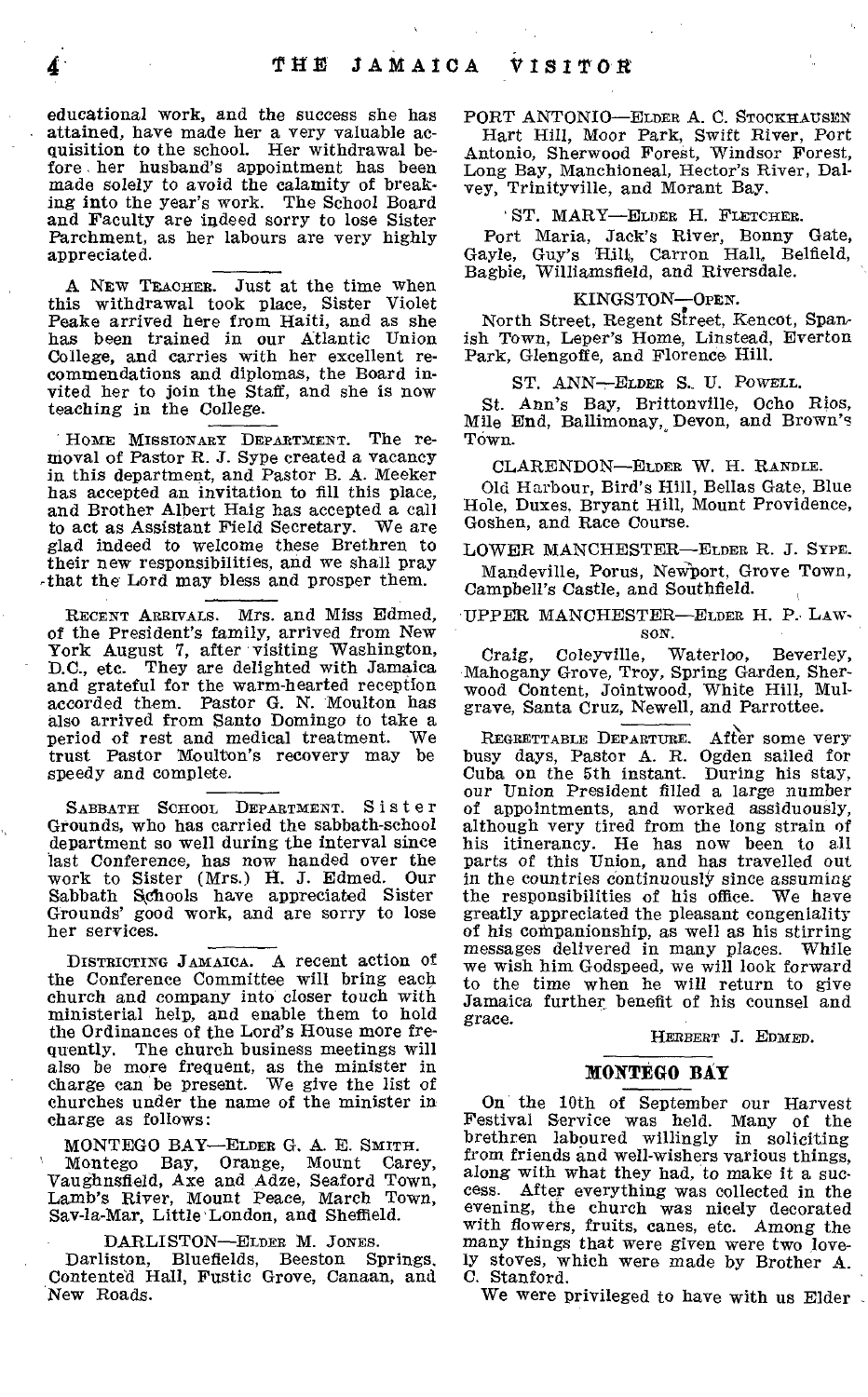Jones who took charge of the service. A few very appropriate selections on the occasion were nicely rendered by the Choir, directed by Brother Stanford. The attendance was fairly good. Elder Jones, looking around and seeing there were scarcely any empty seats, took hold of the opportunity, thinking he was in his teens, and with the aid of the Holy Spirit delivered a very forceful sermon, taking the minds of his hearers from the earthly sowing to the Heavenly sowing and from the earthly Harvest to the Heavenly Harvest. As he dwelt forcefully an the spiritual sowing you could see marks of conviction in many faces. A visitor said to the writer that the Spirit of the Lord was working in her behalf. Realizing that is true, I believe that in the near future we will see some of these very ones fall in line with us, preparing for the Heavenly Harvest. Our profitable evening was brought to a close with the beautiful song, "0 there'll be joy when the work is done."

A. M. LAWRENCE.

#### **TRINITY YILLE**

To keep the readers of the *Visitor* informed of the progress of the work in this part of the field, I will mention a few items.

On Sunday, 12th August, Elder Meeker, our welcomed visitor, buried seven souls in the watery grave. As we had not thought Elder Meeker would be here for that, we had invited the President, Elder Edmed,. who with Elder Sype, left Kingston to come a distance of about twelve miles in rainy weather which seemed to be over the greater part of the Island, to Trinity Ville, to perform the ordinance of baptism, and preside at a Rally which the church had prepared. Finding that the weather was getting severer, and that damage to their car might be the result of continuing, they returned just in time to get over the rivers before they were too heavy. As they were aware that Elder Meeker would be here, they felt that we would not be too much disappointed.

Owing to the inclemency of the weather we could not have the Rally and would not have been able to have the baptism had the baptismal tank not been built in the church, and *that* baptism was the first for it.

To get those seven dear souls to be baptised meant much sacrifice and fighting against the evil one. One sister, after de-ciding for the truth, suffered abuses from her husband. He got so infuriated one evening that to go home and pray was the only thing I could do. In spite of all his threatenings she and her children were out to church the next Sabbath. We had a special prayer meeting for her and others of like trouble, and, thank God, they conquered.

The 26th August was the day which the districts around were eagerly anticipating. That was our Rally day. At about 3.30 p.m. a programme of choir songs, duets, solos,

dialogues and recitations, such as were unknown to the filled church. of listeners, was well rendered. The Government school teacher, who presided at the organ, was so much taken up with the songs especially that he asked for the book containing the songs to be loaned to him. The last song "A song of Victory," held the audience spell bound.

One of the ways improvement is shown is in the wandering sheep returning to the fold. In this church now and six months ago there is a vast difference. Six months ago one would see between four and six people out to Sabbath School and Church coming in from  $10-12$  a.m. To-day you will find between twenty-five and thirty people, most of them out on time. Six months ago there was little life in the Sabbath School, and there was hardly an M. V. Society to speak of, nothing to interest the young people. To-day we are having a lively S. School meeting its weekly goal in offerings, a growing M. V. Society reporting weekly, and a newly-formed choir of Young People to render songs for the M. V. meetings.

Six months ago some had thoughts of repairs for the church, and some necessary additions, but did not know how they would get through. To-day half the church is refloored, a baptismal tank is built, and some few months more and 'we shall be through repairing and remodelling.

Nothing makes one more happy than to know that he is using all his talents for God. God is wonderfully helping us, but not without showing us our defects and the wrong paths in which we have unwittingly travelled. Having to depend on God more, we learn to love Him more, and now that God has showed me my duties, by His help I will die a servant of His.

ARTHUR W. HERON.

#### **"AT THE DOOR"**

The following extract from a letter received at the office from one of our M. V. secretaries, a young lady of about 17, will surely be read with interest by our young people all over the island. After all, having a vision of what God wants us to be and do is one of the first essentials in our preparation for service. This is what she says:

"Some years ago a Bible study was *given*  by one of the brethren. His opening text was taken from 2 Kings 7: 1-11. Commenting on verse nine, he said, 'My brethren, this is a day of good tidings for God's people. To-day we are blest with light more than our forefathers were. missioned to carry the good tidings of a crucified and risen Saviour to a benighted world, and yet we are holding our peace. Oh, brothers, if we tarry longer, the mischief of our lost brothers' blood will befall us, the wrath of God will fall on us, and the darkness of destruction will enclose us eternally.' These words must have been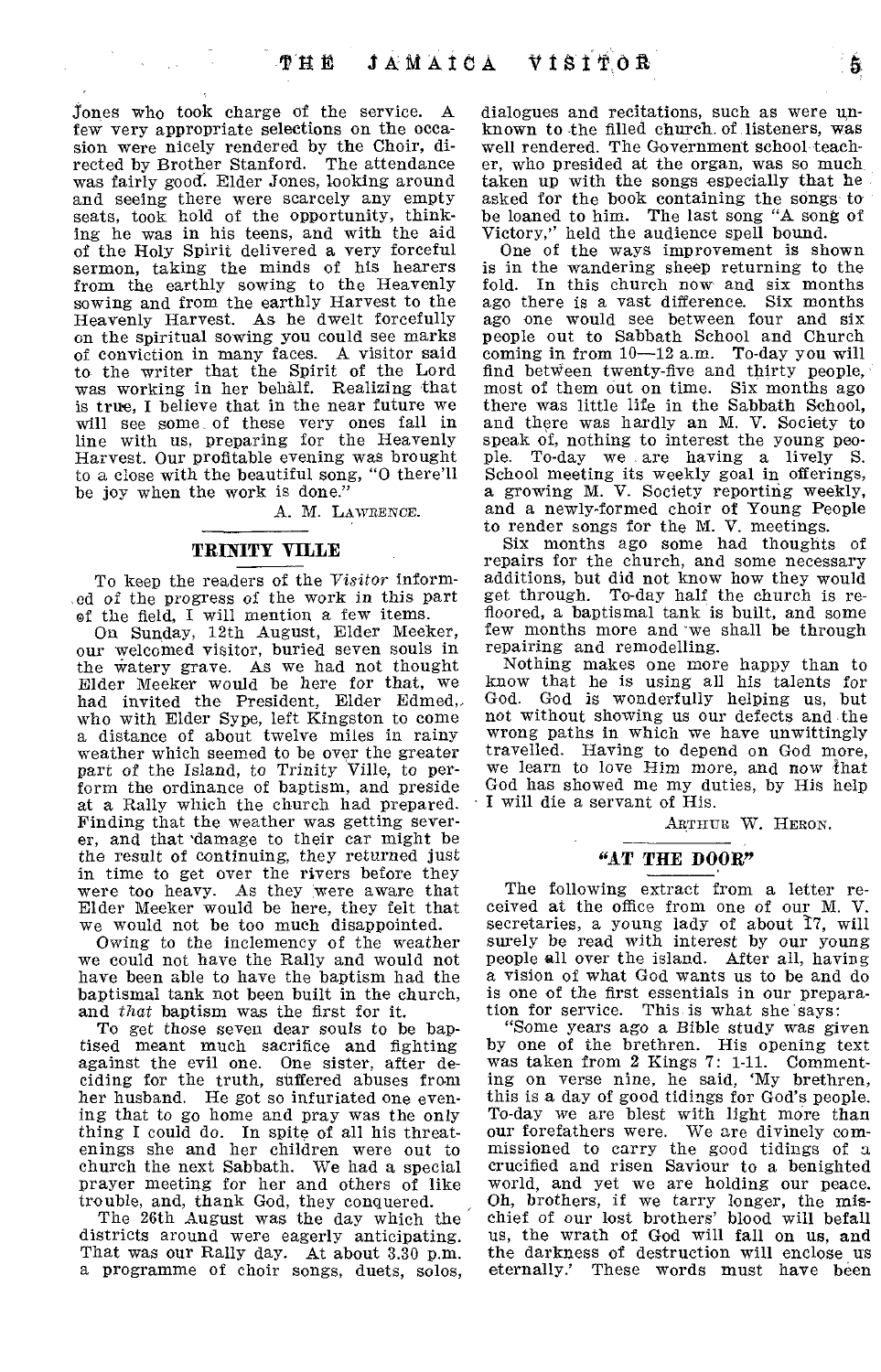spoken about four years ago, when perhaps I was only thirteen years old, but the impression has not left me with the rolling years. These impressions are what I want to have• stamped upon the minds of the young people here, and I am endeavouring to Work to that end. I believe that if the youths are made to see the end as it really is—at the very door—our experiences would be different from what they are."

P. J. BAILLEY.

#### **RATIONAL TREATMENT OF DISEASE**

The HEALTH question to-day has become one of national importance, and 'the man or woman who has not an idea of how to combat disease and to observe the laws of nature, is like a boat on the wide ocean without rudder or helm.

God in his providence .did not make us to live as we are living to-day. Civilization with all her ingredients has highly seasoned the life of man, and the more he enjoys the pleasure of the civilized world, unconsciously the more he is shortening the life lent him by the great I AM. Man was made in the image of his Creator and endowed with health, and as a consequence he was able to give names to different animals and elements of creation: But, sad to say, since his fall, he has turned his head towards the foot of the hill, and he is physically degenerated to what is left of him, a SKELETON of the true man. Man has reached the stage now, where he finds the laws of nature are his best medicines; such as fresh air, sunlight, proper food, water, and exercise mixed with the rest.

F. HALL.

*(To be Continued.)* 

#### **PARENTS, HERE IS YOUR OPPORTUN-ITY**

You've been wanting just this chance. Now it is yours. While they last, 1926, 1927, and 1928 *Parents' Lessons* are to be sold for 50c a set (a year's Lessons). Beginning with January, 1929, *Parents' Lessons* **will** be in book form, the books being handled through the Book and Bible Houses. In the meantime, embrace the opportunity to get these valuable *Lessons* for almost nothing. Here is a sample of the letters we get relative to these *Lessons:* 

"The 1927 *Lessons* closed a five years' course of study for me. As I look back and think of all we have studied, my heart goes up to God in praise and thanksgiving for all the good things we have enjoyed.

"It has made the training of our children much easier, and although they are far from perfect, people have asked me how it is that we have such fine children. Up at people often came to me for advice, and I was always glad to tell them about the *Parents' Lessons,* and often lent them my

own sets. Mrs. T., wife of the Technical School Master, has had two years of my *Lessons,* and now she has sent for them herself. She says they are just what she has been looking for."

Do you want your children to be respected and valued? Do you want them to be fitted for the heavenly home? *Parents' Lessons,*  carefully studied, will help you. Address: HOME COMMISSION GENERAL CONFERENCE,

Takoma Park, Washington, **D.** C.

#### **WEDDING**

On the ninth of September the writer of these lines had the pleasure of again visiting the West Indian Training College and of taking part in a pretty little wedding. The contracting parties were Mr. Albert Haig and Miss Louise Parchment. Both these young people are graduates of the West Indian Training College, who have left a good record behind them. Nearly all the members of the faculty were in 'attendance, and gave evidence of their interest in the young couple. Miss R. Harrison, the music teacher of the West Indian Training College, prepared a short programme which was certainly a suitable one. Many of the students helped in the musical part of the programme.

Friends, relatives, and well-wishers from Southfield and Old Harbour were in attendance. The newly married couple left the same evening for Southfield. I believe the readers of the *'Visitor* will join with the writer in wishing these two promising young people continued success and happiness, with much of the Lord's blessing.

W. H. RANDLE.

### *PUBLISHING DEPARTMENT.*

#### **AMONG THE COLPORTEURS**

The readers of the *Visitor* will be glad to hear again from our colporteurs.

Brother Alexander Spence, working out in Hanover, says: "We have rain down in this end very much. We could do very little last week. **I** have tried very, very hard to get cash on delivery but in some cases find it impossible. However since receiving your instruction to keep books till the full account is collected, I have not left out any<br>book. Brother Barnes is nearly all right Brother Barnes is nearly all right now."

We met V. S. Bent, R. Bowyer, U. E. Morgan, S. Harris and David Reid. While deliveries were not as good as we could hope for, yet their faces wore a smile. They are now over at the West Indian Training College, and we are sure that their influence will be felt for good there.

Brother Ricketts, labouring in Portland, has proved that the Lord will verify His promises. He writes: "I am still of good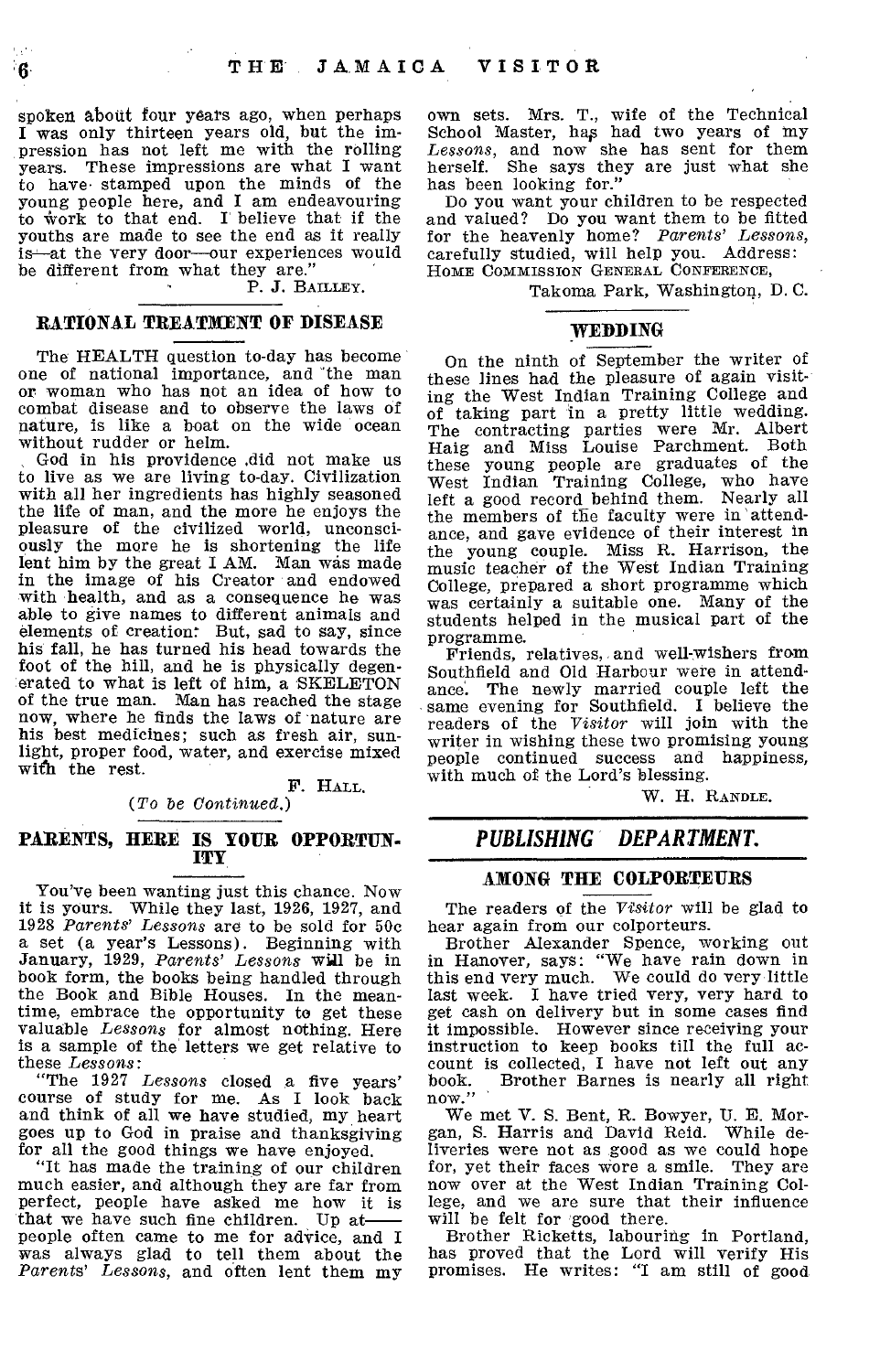courage, for I realize that the Master is working with me, and is giving me favour with the people. I am praying that the Lord will strengthen you and help you to he strong physically to do His service." Brother Andrew Robinson, out in Saint

Thomas, tells of how one woman ordered a number of books from him of one kind and helped circulate them, reselling them to her friends. He tells also of one man, at the time when things were darkest, ordering two books. At the time of his delivery the streams were swollen, but God provided help at each of six crossings. Our colporteurs cannot doubt that God cares for them.

Time and space will fail to permit us to present all of our colporteurs to you. Suffice it to say that in spite of hard times God is preparing these men to stand as loyal soldiers of the cross.

At a recent conference committee meeting the writer was elected to take the Home Missionary Secretary's work in the conference. You will be interested to know that Brother Albert Haig, who has had a wide and successful experience in, colporteur work, has been elected to act as Assistant Field Missionary Secretary.

I trust that your prayers will continue to be raised for our colporteurs, and that you will co-operate in making their work a success as far as possible.

The colporteur work is in need of men of business ability, who will "shun debt as the leprosy". Men are needed who will work hard and economize. God will bless such men, and success is in store for them.

BYRON A. MEEKER, F.M.S.

#### REPORT OF COLPORTEUR WORK JA-MAICA CONFERENCE, JULY, 1928.

| $_{Name}$                             | Book                |              | Hours Orders  | Value of            |                 | $0$ rders.                                                    |
|---------------------------------------|---------------------|--------------|---------------|---------------------|-----------------|---------------------------------------------------------------|
| R. B. Campbell H.P.                   |                     | $-42$        | 24            | 38<br>$*6$          | 8<br>.19        | 0<br>6                                                        |
| D. Lawrence H.P.<br>н.                |                     | 151          | 39            | 60<br>*22           | 10<br>10        | $\bf{0}$<br>$\bf{0}$                                          |
| TT.<br>E. Morgan<br>E. C. H. Reid     | <b>R.J.</b><br>H.P. | 126<br>72    | 110<br>33     | 103<br>24           | 19              | $\bf{0}$<br>$\boldsymbol{0}$                                  |
| B. E. Hurst                           | H.P.                | 30           | 12            | $*3$<br>18          | $\frac{2}{2}$ 6 | 6<br>$\theta$                                                 |
| B. A. Ricketts                        | H.P.                | 34           | $\frac{1}{2}$ | *3<br>9             | 15<br>10        | $\theta$<br>10                                                |
| D. B. Reid                            | H.P.                | 28           | 14            | *8<br>18<br>$*_{0}$ | $\frac{1}{8}$   | 6<br>0                                                        |
| A. Spence                             | HW.                 | 36           |               | 7                   | Ğ               | $\substack{9\\0}$                                             |
| C. J. Ogilvie<br>Andrew Robinson R.J. | H.P.                | 70<br>30     | 4<br>5        | 9<br>$\overline{4}$ | 18              | Ö<br>6                                                        |
| D. L. Barnes<br>Septimus Harris R.J.  | H.W.                | 64<br>136    | 8<br>33       | 14<br>22            | 1<br>5          | $\theta$<br>10                                                |
| Franklin Jones                        | R.T.                | 33           | 8             | $*_{0}$<br>7        | 19<br>19        | 5                                                             |
| V. S. Bent<br>*E. C. H. Reid          | RJ.<br>H.W.         | $15\,$<br>52 | 13<br>17      | 11<br>17            | 9<br>7          | $\begin{smallmatrix} 0 & 0 \ 0 & 3 \ 0 & 0 \end{smallmatrix}$ |
| *R. E. Bowyer H.W.<br>B. A. Meeker    | B.R.                | 46<br>42     | 28<br>37      | 37<br>61            | 16<br>13        |                                                               |
| Totals                                |                     | 1.007        | 390           | 467                 | 8               | 8                                                             |
| *Value of Deliveries                  |                     |              |               | 60.                 | 16              | 5                                                             |
|                                       |                     |              |               |                     |                 |                                                               |

BYRON A. MEEKER. Field Missionary Secretary. \*Not previously reported,

#### REPORT OF COLPORTEUR WORK, JA-MAICA CONFERENCE, AUGUST, 1928.

|                      |      |     |                         |                |                      | しどうこ                                           |
|----------------------|------|-----|-------------------------|----------------|----------------------|------------------------------------------------|
| $\it Name$           |      |     | Book Hours Orders       |                | Value of             | Orders.                                        |
| U. E. Morgan         | R.J. | 79  | 3                       | 2              | 18                   | O                                              |
| E. C. H. Reid        | H.P. | 28  |                         | *28.<br>0      | 10<br>0              | 6                                              |
| B. A. Ricketts       | H.P. | 79  | 3                       | *9             | 7<br>13              | $\begin{smallmatrix} 0\0\0\end{smallmatrix}$   |
| A. Robinson          | R.J. | 79  | 35                      | $*12$<br>36    | 10<br>14             | $\mathbf 0$<br>0                               |
| C. J. Ogilvie R.J.   |      | 106 | 14                      | 9              |                      | 0                                              |
| Septimus Harris H.P. |      | 106 | 9                       | $*29$<br>$*31$ | 8<br>5<br>1          | 0<br>0<br>11                                   |
| D. L. Barnes         | H.W. | 26  | 1                       | $*2$           | $\overline{2}$<br>10 | $\begin{smallmatrix} 0 \\ 0 \end{smallmatrix}$ |
| R. B. Campbell H.P.  |      | 30  |                         | 0<br>$*18$     | 0                    | $\boldsymbol{0}$<br>0                          |
| Franklin Jones       | R.J. | 19  |                         | -9             | 14<br>7              | 6                                              |
| A. Spence            | H.W. | 52  | 2                       | 2<br>*9        | 2<br>16              | 6<br>6                                         |
| Totals               |      | 604 | 67                      | 68             | 3                    | $\boldsymbol{2}$                               |
| Value of deliveries* |      |     |                         | 96             | $\boldsymbol{2}$     | 0                                              |
|                      |      |     | BYRON A. MEEKER, F.M.S. |                |                      |                                                |

## REPORT OF TITRES AND OFFERINGS

FOR MONTH OF AUGUST, 1928.

| Churches and                 |                |          |                  |          |                  |                 |                | Offer- Extension |                   |  |
|------------------------------|----------------|----------|------------------|----------|------------------|-----------------|----------------|------------------|-------------------|--|
| Cos.                         |                | Tithes.  |                  | ings.    |                  |                 |                | Fund.            |                   |  |
| Axe and Adze                 | 0              | 0        | 0                | 0        | $\theta$         | 0               | 0              | 0                | 0                 |  |
| Blue<br>$_{\rm Hole^{*}}$    | 1              | 6        | 10               | $\bf{0}$ | 3                | 0               | 0              | $\mathbf 0$      | 0                 |  |
| Bellas<br>Gate               | 1              | $\bf{0}$ | 0                | 0        | $\boldsymbol{0}$ | 0               | $\bf{0}$       | 0                | $\bf{0}$          |  |
| Ballimonay                   | 0              | 3        | 9                | 0        | 3                | 3 <sub>2</sub>  | $\theta$       | 0                | 0                 |  |
| Beverley                     | $\bf{0}$       | 0        | 0                | 0        | $\theta$         | 0               | 0              | 0                | 0                 |  |
| Bird's Hill                  | $\overline{2}$ | 13       | 8                | 0        | 10               | 10%             | $\overline{0}$ | 8                | 9                 |  |
| Bagbie                       | 0              | 0        | 0                | 0        | 0                | 0               | 0              | $\theta$         | 0                 |  |
| Belfield*                    | 4              | 3        | 0                | 1        | 17               | 0               | 0              | 0                | 0                 |  |
| Bonny Gate                   | 0              | 9        | $7\frac{1}{2}$   | 0        | 16               | 6               | $\bf{0}$       | 0                | 0                 |  |
| Bluefields                   | 0              | 0        | 0                | 0        | 0                | 0               | 0              | 0                | 0                 |  |
| Bryant Hill                  | 0              | 0        | 0                | 0        | 0                | 0               | 0              | 0                | 0                 |  |
| Brown's Town                 | 0              | 0        | 0                | 0        | 0                | 0               | 0              | 0                | 0                 |  |
| Spring                       | 0              | 0        | $\bf{0}$         | 0        | 0                | $\theta$        | 0              | 0                | $\bf{0}$          |  |
| Beeston<br>Brittonville      | 1              | 0        | 11               | 0        | 0                | 0               | 0              | 0                | $\mathbf 0$       |  |
| Croft's Hill                 | 0              | 15       | 10+              | 0        | $\overline{2}$   | 11              | 0              | 0                | $\bf{0}$          |  |
| Carron Hall                  | 0              | 0        | 0                | 0        | 0                | 0               | 0              | 0                | 0                 |  |
|                              | 0              | 0        | 0                | 0        | 0                | $\theta$        | 0              | 0                | $\ddot{\text{o}}$ |  |
| Canaan<br>Hall               | 4              | 10       | 7                | 1        | 10               | 5               | 0              | 0                | $\bf{0}$          |  |
| Contented                    | 1              | 14       | 84               | $\bf{0}$ | 17               | 7.1             | 0              | 0                | 0                 |  |
| Craig                        | 0              | 0        | 0                | 0        | 2                | 61              | 0              | 0                | $\mathbf{0}$      |  |
| Campbell's Castle            | 0              | $\bf{0}$ | 0                | $\theta$ | $\theta$         | 0               | 0              | ۱Ω               | $\bf{0}$          |  |
| Coleyville                   | 0              | 17       | 8                | $\bf{0}$ | 17               | 7               | 0              | 0                | 0                 |  |
| Cornwall<br>Barracks         | 0              | 7        | 74               | 0        | 5                | 24              | 0              | 0                | 0                 |  |
| $_{\rm Duxes}$               |                | 19       | 113              | 1        | 6                | 21              | 0              | 0                | 0                 |  |
| Darliston                    | 4<br>0         | 10       | $\bf{0}$         | 0        | 6                | $10+$           | 0              | O                | $\theta$          |  |
| Devon                        |                | 0        | 0                | 0        | 0                | 0               | 0              | 0                | 0                 |  |
| Dalvey                       | 0              |          |                  |          | 5.               | 94              | 0              | 0                | 0                 |  |
| Everton Park                 | 1<br>O         | 3<br>Ô   | 8<br>$\theta$    | 0<br>0   | 0                | 0               | 0              | 0                | 0                 |  |
| $\operatorname{End}$<br>East |                |          |                  |          | 0                | 0               | 0              | 0                | 0                 |  |
| Hill<br>Florence             | 0              | 0        | 0                | 0        |                  | 0               |                | 0.               | O                 |  |
| Fustic Grove<br>             | 0              | 0        | 0                | 0        | 0                |                 | 0<br>0         | 0                | 0                 |  |
| Goshen                       | 0              | 0        | 0                | 0        | 0                | 0               |                |                  | 0                 |  |
| Glengoffe                    | 0              | 14       | 4 <sub>2</sub>   | 0        | 8                | 11}             | 0              | 0                |                   |  |
| Guy's Hill                   | ភ              | 12       | 9                | 1        | 0                | 8               | 0              | 13               | 0                 |  |
| Town<br>Grove                | 1              | 4        | 6                | 0        | 19               | $\mathbf{1}$    | 0              | 0                | 0<br>0            |  |
| George Town<br>              | 0              | 0        | $\theta$         | 0        | 0                | $\theta$        | 0              | 0                |                   |  |
| Grantsville<br>              | 5              | 0        | 94               | 0        | 11               | 10%             | 0              | 0                | $\bf{0}$          |  |
| Hart Hill                    | 0              | 0        | 0                | 0        | 0                | 0               | 0              | 0                | 0                 |  |
| Hill<br>Top                  | 0              | 0        | O                | 0        | 0                | 0               | 0              | 0                | 0<br>$\mathbf{0}$ |  |
| Hector's<br>River            | 0              | 16       | $\theta$         | 0        | $\overline{2}$   | 91              | 0              | 0                |                   |  |
| Jack's<br>River<br>          | 0              | 0        | 0                | 0        | 0                | 0               | $\theta$       | 0                | 0                 |  |
| .Tointwood                   | 1              | 17       | 1                | 0        | 19               | 4 <sub>1</sub>  | 0              | 0                | 0                 |  |
| Kingston                     | 51             | 7        | $6\frac{1}{4}$   | 9        | 8                | $11\frac{1}{4}$ | 0              | 0                | 0                 |  |
| Kencot                       | 3              | 7        | 24               | 2        | 11               | 84              | 0              | 0                | 0                 |  |
| Lamb's River                 | 0              | 0        | $\boldsymbol{0}$ | 0        | 0                | 0               | 0              | 0                | 0                 |  |
| Linstead                     | 0              | 13       | 54               | 0        | 9                | 74              | 0              | 0                | 0                 |  |
| Long Bay                     | 0              | 0        | 0                | 0        | 0                | 0               | 0              | 0                | 0                 |  |
| Little<br>London<br>         | 0              | 0        | 0                | $\bf{0}$ | 0                | 0               | 0              | 0                | Ō                 |  |

7.